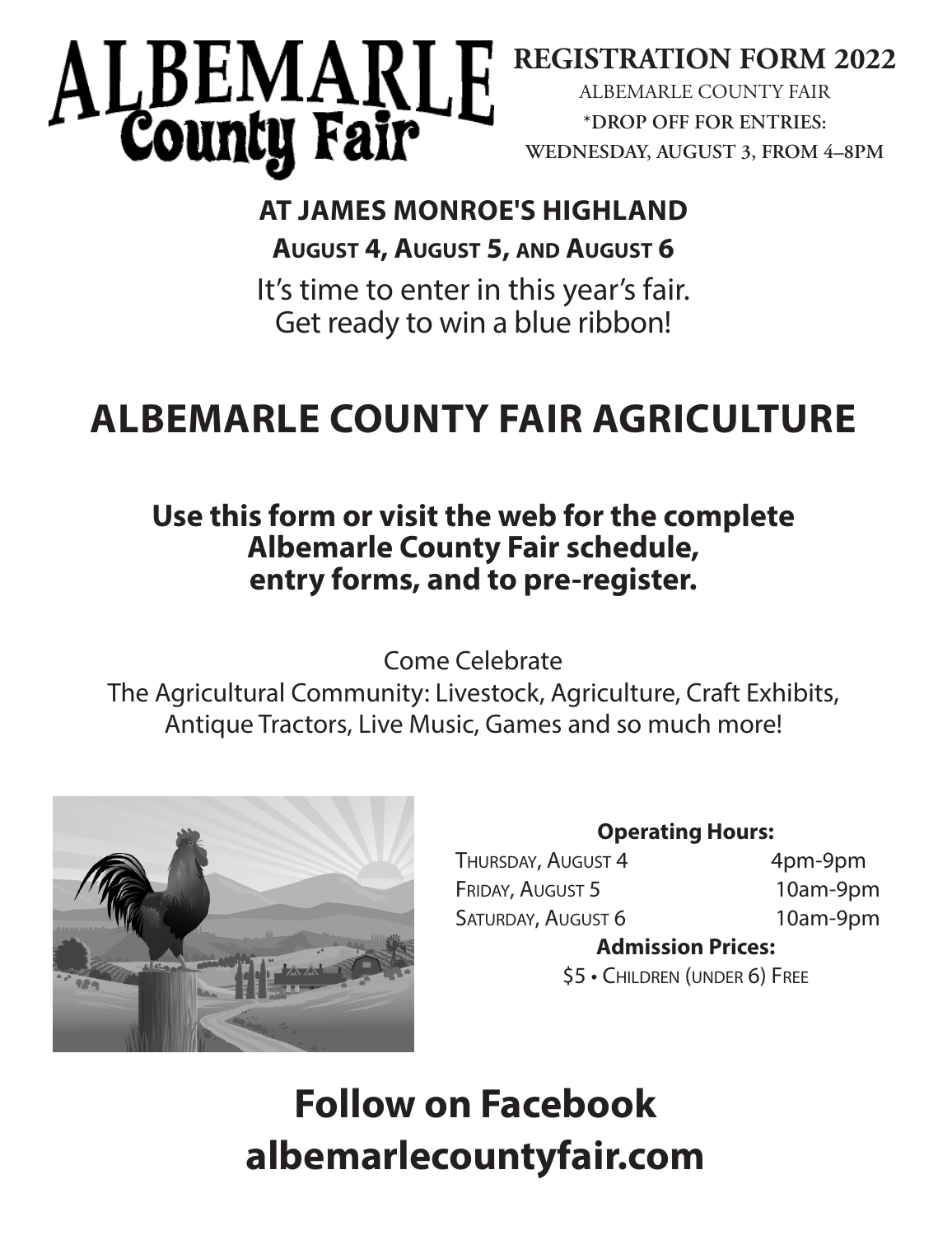| ALBEMARLE<br>County Fair<br><b>AGRICULTURE</b><br><b>SUPERINTENDENT: Jim Puopolo</b><br>jpuopolo@gmail.com<br>434-964-7705<br>The Agricultural Barn includes<br>the following departments:<br>Fruits and Vegetables, Homebrew,<br>Wines, Honey, Horticulture, and more.<br>Registration forms are also available on line<br>albemarlecountyfair.com | <b>AGRICULTURE SCHEDULE</b><br>Please bring your entries to the Agriculture Barn<br>Wednesday, Augus 3, 4–8pm<br>All entries must be removed Saturday, August 6, after<br>8pm. Unclaimed exhibits will become the property of<br>the Fair after 9pm, Saturday, August 6. Early removal of<br>entries will result in loss of awards.<br><b>AWARDS:</b> A Best of Show Rosette Ribbon may be<br>awarded in any section. Grand Champion Rosette will<br>be awarded to the person with the highest point score<br>in Agriculture Division.<br>Best of Show: 4 pts<br>1st Place: 3 pts<br>2nd Place: 2 pts<br>3rd Place: 1 pt | <b>AGRICULTURE RULES:</b><br>Entry must have been completed in the last<br>1.<br>two years.<br>2.<br>Entry never entered in Albemarle County Fair.<br>General Fair Rules apply.<br>3.<br>See website for details.<br><b>DIVISIONS:</b><br>Open competition is open to all ages.<br>1.<br>Junior competition is open to anyone thru the<br>2.<br>age of 18. The divisions are:<br>1) Under 9 years<br>2) Ages 9-13 years<br>3) Ages 14-18 years<br>The same rules, sections, classes, and awards<br>apply to all age groups.<br>Senior, Ages 65 & older.<br>3.<br>Professional Division.<br>4. |
|-----------------------------------------------------------------------------------------------------------------------------------------------------------------------------------------------------------------------------------------------------------------------------------------------------------------------------------------------------|--------------------------------------------------------------------------------------------------------------------------------------------------------------------------------------------------------------------------------------------------------------------------------------------------------------------------------------------------------------------------------------------------------------------------------------------------------------------------------------------------------------------------------------------------------------------------------------------------------------------------|-----------------------------------------------------------------------------------------------------------------------------------------------------------------------------------------------------------------------------------------------------------------------------------------------------------------------------------------------------------------------------------------------------------------------------------------------------------------------------------------------------------------------------------------------------------------------------------------------|
|                                                                                                                                                                                                                                                                                                                                                     | <b>REGISTRATION FORM 2022</b><br>ALBEMARLE COUNTY FAIR, INC.<br>*DROP OFF FOR ENTRIES: WEDNESDAY, AUGUST 3, FROM 4-8PM                                                                                                                                                                                                                                                                                                                                                                                                                                                                                                   |                                                                                                                                                                                                                                                                                                                                                                                                                                                                                                                                                                                               |
| EXHIBITOR NUMBER ______<br>For Fair Use                                                                                                                                                                                                                                                                                                             | <b>Albemarle County Fair</b><br>At James Monroe's Highland Fairgrounds<br><b>August 4, August 5, And August 6</b>                                                                                                                                                                                                                                                                                                                                                                                                                                                                                                        | <b>Operating Hours:</b><br>THURSDAY, AUGUST 4<br>4pm-9pm<br>10am-9pm<br>FRIDAY, AUGUST 5<br>10am-9pm<br>SATURDAY, AUGUST 6                                                                                                                                                                                                                                                                                                                                                                                                                                                                    |
| ADDRESS:                                                                                                                                                                                                                                                                                                                                            | PLEASE CIRCLE ONE:<br><b>OPEN</b><br><b>SENIOR</b><br><b>JUNIOR</b>                                                                                                                                                                                                                                                                                                                                                                                                                                                                                                                                                      |                                                                                                                                                                                                                                                                                                                                                                                                                                                                                                                                                                                               |
|                                                                                                                                                                                                                                                                                                                                                     |                                                                                                                                                                                                                                                                                                                                                                                                                                                                                                                                                                                                                          | AGE (TO QUALIFY JUNIOR OR SENIOR ENTRIES ONLY)                                                                                                                                                                                                                                                                                                                                                                                                                                                                                                                                                |
| PHONE:<br>EMAIL: EMAIL:                                                                                                                                                                                                                                                                                                                             |                                                                                                                                                                                                                                                                                                                                                                                                                                                                                                                                                                                                                          |                                                                                                                                                                                                                                                                                                                                                                                                                                                                                                                                                                                               |
|                                                                                                                                                                                                                                                                                                                                                     | **I HAVE READ AND UNDERSTAND ALL GENERAL RULES AND REGULATIONS OF THE ALBEMARLE<br>COUNTY FAIR AND ADDITIONAL RULES THAT APPLY TO THE AGRICULTURE DEPARTMENTS**                                                                                                                                                                                                                                                                                                                                                                                                                                                          |                                                                                                                                                                                                                                                                                                                                                                                                                                                                                                                                                                                               |
|                                                                                                                                                                                                                                                                                                                                                     |                                                                                                                                                                                                                                                                                                                                                                                                                                                                                                                                                                                                                          |                                                                                                                                                                                                                                                                                                                                                                                                                                                                                                                                                                                               |
|                                                                                                                                                                                                                                                                                                                                                     | PLEASE LIST BELOW ITEMS YOU ARE ENTERING:                                                                                                                                                                                                                                                                                                                                                                                                                                                                                                                                                                                |                                                                                                                                                                                                                                                                                                                                                                                                                                                                                                                                                                                               |
| <b>DESCRIPTION</b>                                                                                                                                                                                                                                                                                                                                  |                                                                                                                                                                                                                                                                                                                                                                                                                                                                                                                                                                                                                          | DEPARTMENT / CLASS                                                                                                                                                                                                                                                                                                                                                                                                                                                                                                                                                                            |
|                                                                                                                                                                                                                                                                                                                                                     |                                                                                                                                                                                                                                                                                                                                                                                                                                                                                                                                                                                                                          |                                                                                                                                                                                                                                                                                                                                                                                                                                                                                                                                                                                               |

\_\_\_\_\_\_\_\_\_\_\_\_\_\_\_\_\_\_\_\_\_\_\_\_\_\_\_\_\_\_\_\_\_\_\_\_\_\_\_\_\_

\_\_\_\_\_\_\_\_\_\_\_\_\_\_\_\_\_\_\_\_\_\_\_\_\_\_\_\_\_\_\_\_\_\_\_\_\_\_\_\_\_\_

\_\_\_\_\_\_\_\_\_\_\_\_\_\_\_\_\_\_\_\_\_\_\_\_\_\_\_\_\_\_\_\_\_\_\_\_\_\_\_\_\_\_\_

\_\_\_\_\_\_\_\_\_\_\_\_\_\_\_\_\_\_\_\_\_\_\_\_\_\_\_\_\_\_\_\_\_\_\_\_\_\_\_\_\_\_

\_\_\_\_\_\_\_\_\_\_\_\_\_\_\_\_\_\_\_\_\_\_\_\_\_\_\_\_\_\_\_\_\_\_\_\_\_\_\_\_\_\_

\_\_\_\_\_\_\_\_\_\_\_\_\_\_\_\_\_\_\_\_\_\_\_\_\_\_\_\_\_\_\_\_\_\_\_\_\_\_\_\_\_

\_\_\_\_\_\_\_\_\_\_\_\_\_\_\_\_\_\_\_\_\_\_\_\_\_\_\_\_\_\_\_\_\_\_\_\_\_\_\_\_\_\_

\_\_\_\_\_\_\_\_\_\_\_\_\_\_\_\_\_\_\_\_\_\_\_\_\_\_\_\_\_\_\_\_\_\_\_\_\_\_\_\_\_\_\_

\_\_\_\_\_\_\_\_\_\_\_\_\_\_\_\_\_\_\_\_\_\_\_\_\_\_\_\_\_\_\_\_\_\_\_\_\_\_\_\_\_\_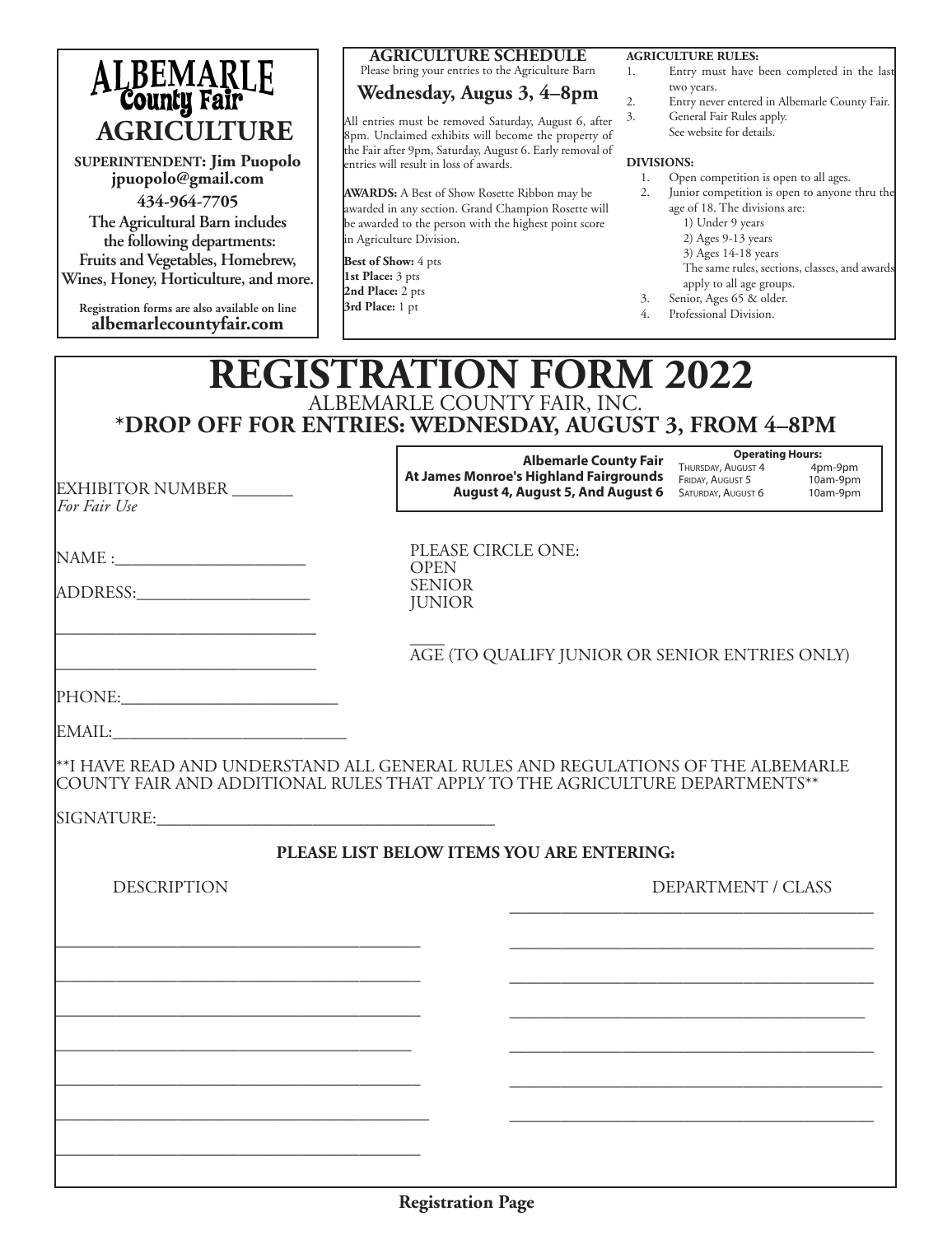

#### **FRUITS & VEGETABLES DEPARTMENT**

Entries must be received Wednesday, August 3, 4-8pm.

All entries must be removed Saturday, August 6, after 8pm. Unclaimed exhibits will become the property of the Fair after 9pm, Saturday, August 6. Early removal of entries will result in loss of awards.

#### **DEPARTMENT RULES**

- 1. Only one entry per person per class.
- 2. The entry, however, must contain the quantity indicated in parenthesis after each class description.
- 3. All entries should be labeled indicating type and variety.
- 4. Entries must be homegrown or homemade by the exhibitor.
- 5. Entries must be grown in the current year.
- 6. Articles presented for exhibition shall remain on display for the duration of the Fair. No articles shall be removed without the permission of the superintendents. Awards shall be forfeited upon early removal of exhibits.
- 7. The exhibitor agrees that any perishable product may be removed by the superintendent from display after judging if the product reaches a state of decomposition.
- 8. Open Division competition is open to all ages. Junior Division competition is open to anyone 18 years and younger on the day before opening day of the Fair. Exhibitors may enter the Open Division or the Junior Division, but not both.
- 9. The same rules, classes, and awards apply to both divisions.
- 10. Classes may be further defined if there are sufficient entries.
- 11. The Fair assumes no responsibility in case of loss or damage to exhibits.
- 12. It is the exhibitor's responsibility to pick up and dispose of his exhibits.
- 13. General Fair Rules apply.

#### **APPLES**

#### **SECTION RULES:**

1. Entries must be submitted in quantities of five.

#### **CLASSES:**

- 1. Albemarle Pippin
- 2. Fuji
- 3. Gala
- 4. Golden Delicious
- 5. Granny Smith
- 6. Grimes Golden
- 7. Honey Crisp
- 8. Jonared
- 9. Jonathan
- 10. Liberty
- 11. Lodi 12. McIntosh
- 13. Mutzu
- 14. Northern Spy
- 15. Red Delicious
- 16. Rome
- 17. Stayman
- 18. Summer Rambo
- 19. Virginia Gold 20. Winesap
- 21. Yellow Transparent
- 22. York
- 23. Crabapples
- 24. Miscellaneous summer varieties
- 25. Miscellaneous disease resistant
- varieties
- 26. Heirloom varieties

#### **FRUITS**

#### **CLASSES:**

- 1. Grapes (1 bunch)
	- a. Blue or Black b. Red
- c. White
- 2. Figs (5)
	- a. Brown or Black
	- b. Green
	- c. Yellow
	- d. White
- 3. Peaches (5)
- a. Red Haven b. Madison
	- c. Loring
	- d. Other yellow fleshed
	- e. Champion
	- f. Raritan Rose
- g. Belle of Georgia
- h. Other white fleshed
- i. Other red fleshed
- 4. Other

#### **WINES**

#### **SECTION RULES:**

Entries must be labeled indicating type, percentage of alcohol, and entrant's name (please print).

#### **CLASSES:**

- 1. Vinifera Wine
- 2. Hybrids Wines
- 3. American Grape Wines<br>4. Wine from fruits other
- Wine from fruits other than grapes
- 5. Other

#### **HOPS & HOMEBREW BEER**

#### **SECTION RULES:**

- 1. Entries must be labeled with entrant's name, type of beer, percentage of alcohol, and class to be exhibited within. If more than one person was involved in making the homebrew, then all brewers' names must be listed.
- 2. Specialty beer labels must plainly state what unusual ingredients were used to make it a specialty beer.
- 3. Bottles should have any commercial labels removed or covered if possible.
- 4. Entries must have been made at home from purchased or homegrown ingredients, except class 5, hop flowers.
- 5. Entry must be at least two 12 oz. or larger bottles.
- 6. Entries should be brought in cold and as undisturbed as possible.

#### **CLASSES:**

**Agriculture**

**SUPERINTENDENT: Jim Puopolo • jpuopolo@gmail.com • 434-964-7705**

- 1. Ales
	- a. Pale/Light (Pale Ale, IPA, Cream Ale, Pale Mild, etc.)
	- b. Amber/Brown (Amber Ale, Brown Ale, Scottish Ale, Red Ale, Amber Mild, etc.)
	- c. Dark (Porter, Stout, Scotch Ale, Dark Mild Ale, etc.)
	- d. Spiced (containing any spices/ingredients other than water, hops, yeast, and grains) does not include fruit ales
	- e. Specialty (Winter Ales, Belgian-style Ales, Wheat Ales, Steam Beers, Barley Wines, Old Ale, Alt Beer, etc.)—non-spiced
	- f. Fruit Ales (an ale containing any added fruit)
- 2. Lagers
	- a. Pale/Light (Pilsner, Bohemian Lager, Helles, etc.)
	- b. Amber/Brown (Maerzen, Amber Lagers, etc.)
	- c. Dark (Double Bock, Dark Lagers, etc.)
	- d. Specialty (Octoberfest, Bocks, Smoked Lager, Ice Beer, etc.)
	- e. Spiced (containing any spices/ing ingredients other than water, hops, yeast, and grains)—does not include fruit lagers
	- f. Fruit Lagers (a lager containing any added fruit)

a. Sodas (colas, root beers, ginger ales, etc.)

3. Other a. Mead

c. Juices

**SECTION RULES:**

**CLASSES:**

b. Mead with Fruit

in exhibitor's basket.

fice (434-872-4580).

11. Carrots (3, tops removed) 12. Carrot, Longest

6. Bean, Longest 7. Beans (Other) 8. Beets (3, tops removed)

9. Cabbage 10. Cantaloupe

1. Beans, Blackeyed peas (1 cup, shelled) 2. Beans, Lima (1 cup, shelled) 3. Beans, Dry or Shelled (1 cup, shelled) 4. Beans, Snap (1 cup, snapped) 5. Beans, Soybean (1 cup, shelled)

c. Hard Apple/Pear/Other Cider Non-Alcoholic Beverages

b. Apple/Pear/Other Cider

**VEGETABLES (JUNIOR & OPEN)**

1. Entries must be clean and ripe or edible. Do not refrigerate vegetables. 2. Bountiful Garden Basket entries must have one each of five different vegetables arranged

3. Entries will be judged on uniformity (same size and variety), quality, freedom from injury, attractive appearance, and amount required. (See numbers in parentheses next to classes.) Information on rules for judging vegetables is available from the extension of-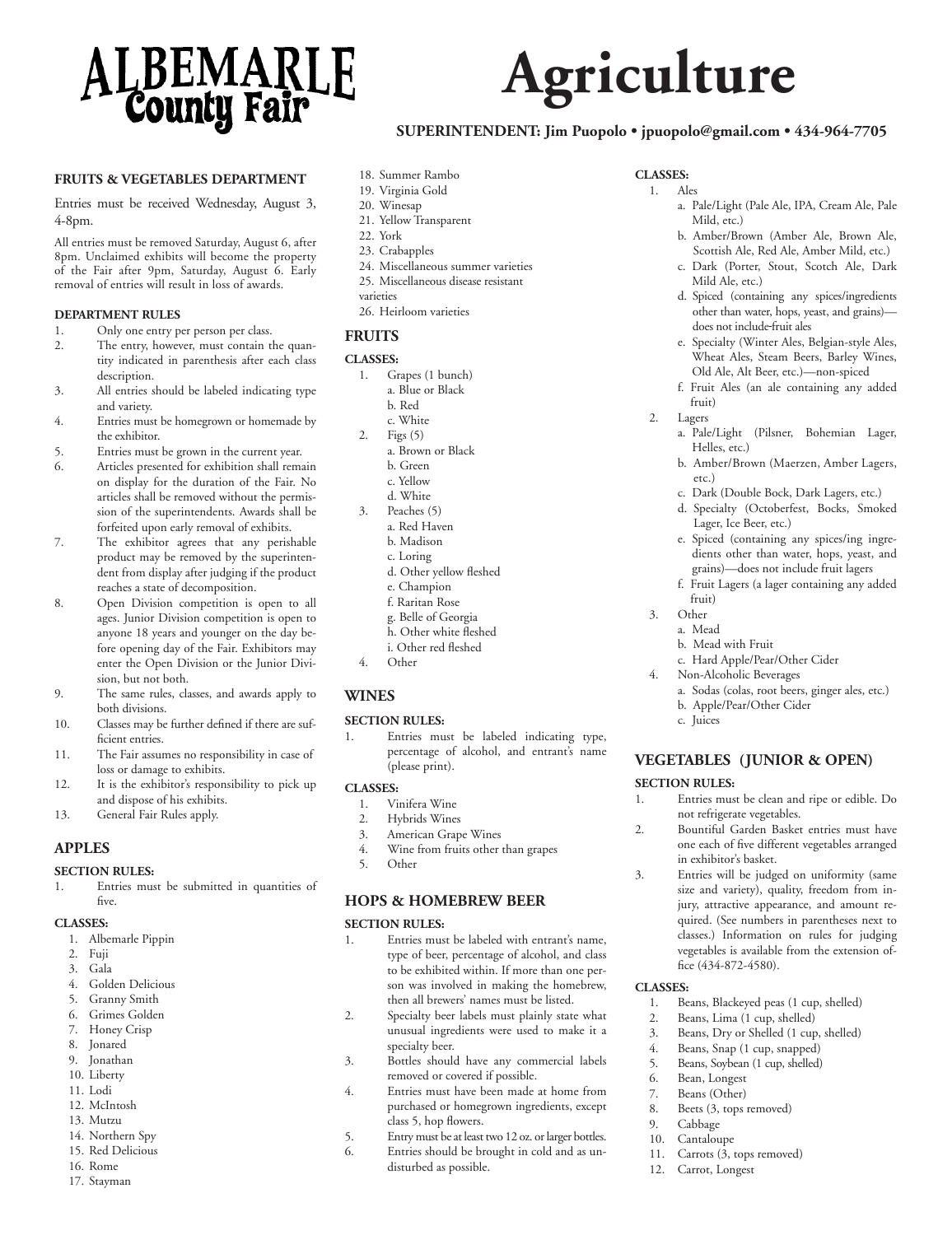- 13. Corn, Yellow (3 ears, shucked)
- 14. Corn, White (3 ears, shucked)
- 15. Corn, Bicolor (3 ears, shucked)
- 16. Corn, Popping (3 ears, shucked)
- 17. Corn, Ornamental (3 ears, shucked)
- 18. Corn, Longest Ear (any type, shucked)
- 19. Cucumbers, Pickling (3)<br>20. Cucumbers, Slicing (3)
- Cucumbers, Slicing (3)
- 21. Cucumbers, Longest
- 22. Eggplant
- 23. Garlic (3 bulbs)
- 24. Garlic, Elephant (3 bulbs)<br>25. Gourds (3, same type)
- Gourds (3, same type)
- 26. Guinea Bean
- 27. Herbs, Dried (arrangement of 3–5)
- 28. Herbs, Fresh (arrangement of 3–5, in water)
- 29. Herbs, Exhibitors Choice<br>30 Leeks (3 trimmed)
- Leeks (3 trimmed)
- 31. Mushrooms
- 32. Okra (3)
- 33. Okra, Longest
- 34. Onions, Yellow (3) 35. Onions, White (3)
- 36. Onions, Red (3)
- 37. Peppers, Bell (3)
- 38. Peppers, Banana (3)
- 39. Peppers, Other Sweet (3)
- 40. Peppers, Hungarian Hot Wax (3)
- 41. Peppers, Jalapeno (3)
- 
- 42. Peppers, Other Hot (3)
- 43. Potatoes, White (3)
- 44. Potatoes, Red (3)<br>45. Potatoes, Sweet (3) Potatoes, Sweet (3)
- 46. Potato, Oddest
- 47. Potato, Other
- 48. Parsnip
- 49. Pumpkin
- 50. Pumpkin, Miniature
- 51. Pumpkin, Largest Diameter
- 52. Pumpkin, Cushaw
- 
- 53. Rhubarb (3)
- 54. Shallots (3)<br>55. Squash, Acc Squash, Acorn
- 56. Squash, Butternut
- 57. Squash, Patty Pan
- 58. Squash, Yellow Crookneck (3)
- 59. Squash, Yellow Straightneck (3)
- 60. Squash, Zucchini (3)
- 61. Squash, Zucchini, Longest
- 62. Squash, Other
- 63. Sunflower, Largest Diameter (stalk removed)
- 64. Sunflower, Tallest stalk
- 65. Tomatoes, Red (3)
- 66. Tomatoes, Yellow (3)
- 67. Tomatoes, Pink (3)
- 68. Tomatoes, Cherry (5)
- 69. Tomatoes, Paste (3)<br>70. Tomatoes, Other (3)
- Tomatoes, Other (3)
- 71. Tomatillo, (5)
- 72. Turnips (3, tops removed)
- 73. Watermelon
- 74. Melons, Other
- 75. Oddball Vegetable
- 76. Rare/Exotic Vegetable

77. Bountiful Garden Basket (a minimum of 5 variety, reflecting your bountiful garden harvest. Judged on fresh presentation, style, display and bounty)

76. Exhibitor's Choice

#### **ORGANIC VEGETABLES (JUNIOR & OPEN)**

#### **SECTION RULES:**

1. Entries must be homegrown by exhibitor without the use of synthetic fertilizers or pesticides. Do not refrigerate vegetables.

**Section 2: Potted Plants**

1. Appropriate container (in good repair, clean, appropriate size, and complimentary to plant). 2. Well-groomed plant (no old or dead foliage; if blooming plant, no "spent" or old blooms). 3. Appropriate container (in good repair, clean, appropriate size, and complimentary to

1. Plants must be homegrown or owned by the exhibitor for at least three months prior to the Fair.

7. Potted Plant in Unique/Novelty Container

**A JAMES MONROE'S HIGHLAND COUNTRY GARDEN** *Flowers, Herbs, and a Touch of Boxwood* In this class, exhibits should represent the exhibitor's interpretation of the theme using any combination of fresh and/or dried material. The exhibitor is encouraged to use locally grown materials.

1. An arrangement you might see in the beautiful Ash Lawn home of Elizabeth and James Monroe.

3. Container should be appropriate size to and complimentary of arrangement. 4. Styling is important and should be consistent, open form for garden-type arrangement (open/airy flowers, not cramped) balance for symmetrical arrange-

2. Themed Flower Arrangements—Regular

1. Plants must be homegrown or owned by the exhibitor for at least three months prior to the Fair.

• Arrangements may include fresh and dried

• Arrangements should include some herbs

• Arrangements must be no more than 20" in any direction, including accessories.

2. Appropriately sized arrangement.

5. Freshness of materials (dried or fresh). 6. Covering of mechanics (oasis/sahara not exposed).

**Section 3: Flower Design**

2. Flowering plants must be in bloom. 3. Plants should be labeled by variety, if possible.

4. One entry per exhibitor per class.

1. Flowering Plants 2. Foliage Plants 3. Specimen Flowers 4. Artistic Arrangements 5. Dish Garden 6. Terrarium

8. Exhibitors Choice

**JUDGES' CRITERIA:**

ment.

Size

**SECTION RULES:** 

1. Fresh Arrangements a. Miniature Size b. Regular Size

natural materials.

and boxwood.

**CLASSES:**

**JUDGES' CRITERIA:**

plant). **SECTION RULES:**

**CLASSES:** 

- 2. All ages may enter.
- 3. All vegetable rules apply.

#### **CLASSES:**

1. Same as vegetable classes.

#### **HORTICULTURE DEPARTMENT**

#### **Section 1: Cut Specimens**

#### **JUDGES' CRITERIA:**

- 1. Perfect foliage.<br>2 Blossom at its
- 2. Blossom at its prime (not too old, not too underdeveloped).
- 3. Display in vase (stem can be supported with cotton, etc., so that all of the flower is apparent, foliage and flower).
- 4. Vases provided by the Fair.
- 5. Junior, Senior and Open Divisions for each class.

#### **SECTION RULES:**

- 1. Entries must be grown by the exhibitor.
- 2. One entry per exhibitor per class.
- 3. One stem per entry.

#### **CLASSES:**

- 1. Black-eyed Susan (Rudbeckia)
- 2. Celosias
- 3. Coleus
- 4. Coneflower (Echinacea)

a. French—Single b. French—Double (smaller flower head)

a. Floribunda b. Hybird Tea c. Miniature d. Shrub type e. Other 13. Salvia 14. Zinnia

> a. Flower under 2" b. Flower over 2" c. Flower head over 3"

Starbright) 15. Other Cut Specimen 16. A Collection of 3 Perennials 17. A Collection of 3 Annuals

Exhibitors Choice

- 5. Cosmos
- 6. Dahlia
	- a. Giant—Flower head over 10"
	- b. Large—Flower head over 8"and under 10"
	- c. Medium—Flower head over 6" and under 8"

c. Hybird (larger flower head, usually over 2")

d. Single flower head type (e.g. Profusion,

18. A Collection of 3 Flowering Shrub Stems<br>19. Fybibitors Choice

- d. Small—Flower head over 4" and under 6"
- e. Miniature—Flower head under 4"
- 7. Daisy
- Gladiolus
- 9. Lily—(Lilum, e.g. Casa Blanca, Stargazer)
- 10. Marigold

11. Pholx 12. Rose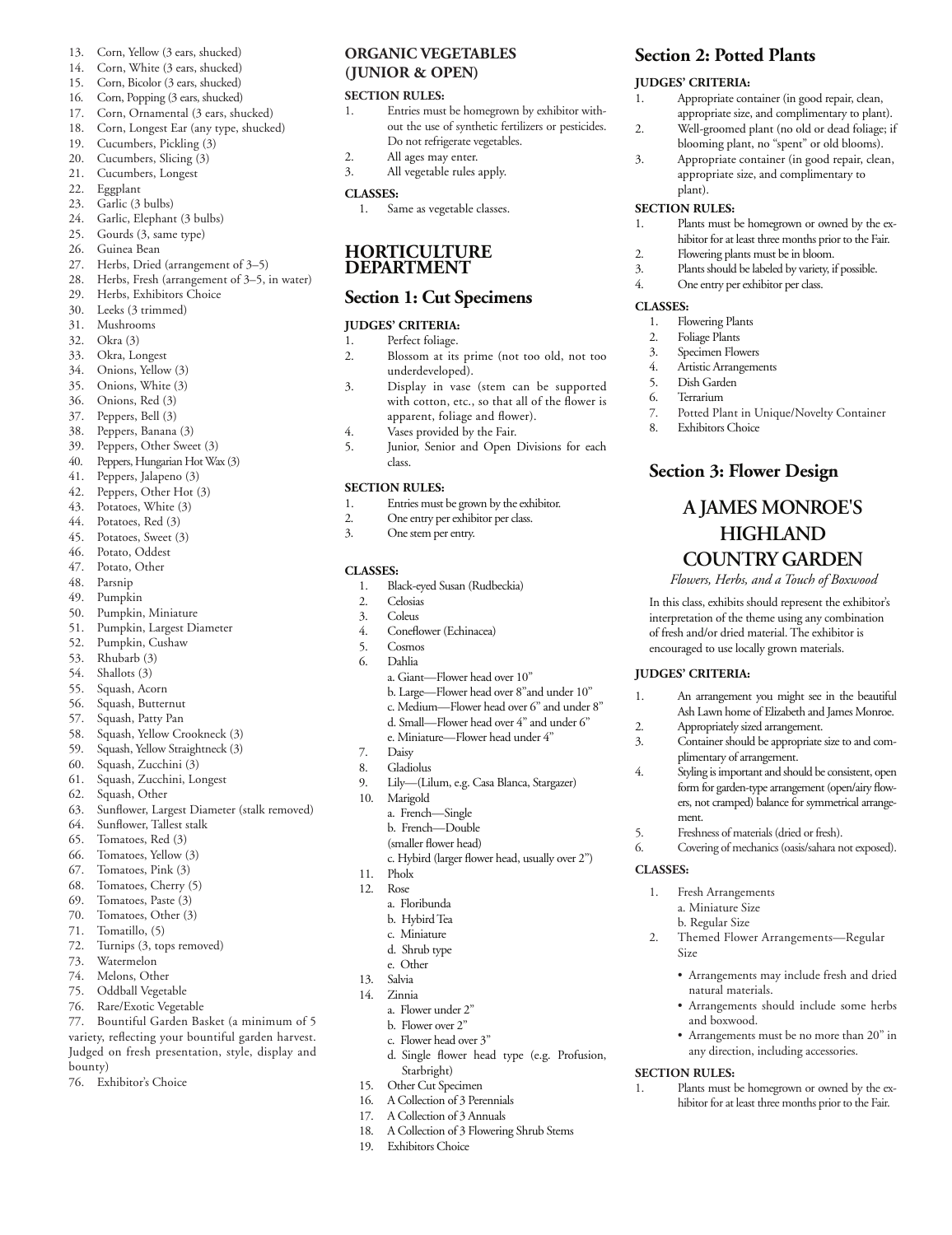#### **FARM PRODUCTS DEPARTMENT**

#### **Section 1: HAY**

#### **SECTION RULES:**

- 1. Entries must be clean and untreated.
- 2. Half bale slice 10" tied.

#### **CLASSES:**

- 1. Alfalfa
- 2. Clover
- 3. Mixture
- 4. Orchard Grass
- 5. Timothy

#### **Section 2: STRAW**

#### **SECTION RULES:**

- 1. Entries must be clean and untreated.
- 2. Half bale slice 10" tied.

#### **CLASSES:**

- 1. Barley
- 2. Oat
- 3. Wheat
- 4. Other

### **Section 3: GRAINS**

#### **SECTION RULES:**

- 1. Entries must be clean and untreated.<br>2 Submit in One Pint Clear Iar
- Submit in One Pint Clear Jar

#### **CLASSES:**

- 1. Barley
- 
- 2. Oat<br>3. Whe Wheat
- 4. Rye
- 5. Soybean
- 4. Other

## **Section 4: HONEY**

Open Division competition is open to all ages. Junior Division is open to anyone 18 years and younger on the day before the opening day of the Fair.

#### **SECTION RULES:**

- 1. All entries must be from exhibitor's own hives.
- 2. All entries must be from current year's
- production.

#### **CLASSES:**

- 1. Liquid honey—two l-lb. glass containers
- 2. Chunk honey—two pint glass containers
- 3. Cut comb honey—two containers
- 4. Section comb honey—two sections
- 5. Creamed honey—two creamed honey contain-
- ers
- 6. Beeswax—two castings any size
- 7. Beeswax candles—two castings any size

## **Section 5: EGGS**

#### **SECTION RULES:**

- 1. All entries must be from exhibitor's own hens.<br>2. All entries must represent 1/2 dozen eggs.
- All entries must represent 1/2 dozen eggs

#### **CLASSES:**

- 1. White
- 2. Brown
- 3. Bantam
- 4. Colored
- 5. Egg, Oddity (single)
- 6. Other Fowl (single)

# **HAVE FUN AT THE ALBEMARLE COUNTY FAIR**

# **BE CREATIVE AND SHOWCASE YOUR WORK!**

**Become a part of the tradition. Win a ribbon. The following categories are fun, creative and educational.** 

**Visit The Albemarle County Fair Website and Facebook page For Updates, Ideas and Tips**

# **albemarlecountyfair.com**

**CLASSES:**  1. Animal 2. Celebrity 3. Luminary

# **VEGETABLES IN ART**

Entries must be received Wednesday, August 3, 4-8pm for Vegetables in Art.

Use a vegetable or a fruit as your base.

Be creative. Have Fun!

Entries must be designed at home or camp.

The same contestant may enter a separate vegetable/ fruit in each category.

#### **CLASSES:**

- 1. Mr. and Mrs. Veggie Head
- 2. Animal
- 3. Floral
- 4. Exhibitors Choice: *Just be Creative!*

# **MR. & MRS. POTATO CONTEST**

Entries must be received Wednesday, August 3, 4-8pm for Mr. & Mrs. Potato.

Dress your potato and enter your finest creation. Entries must be designed at home or camp. Real potatoes only! The same contestant may enter a separate potato in each category.

#### **CLASSES:**

- 1. Swimwear
- 2. Formal
- 3. TV/Movie Character
- 4. Sports Star
- 5. My Hero
- 6. Exhibitors Choice: *Just be Creative!*

## **JUST CHIME IN**

Entries must be received Wednesday, August 3, 4-8pm for windchimes

Construct your windchime and enter your finest creation.

Entries must be designed at home or at camp.

The same contestant may enter a

separate windchime in each category.

#### **CATEGORIES:**

- 1. Office Supplies
- 2. Garden or Nature
- 3. Recycled Materials
- 4. Craft Supplies
- 5. Ocean
- 6. Exhibitors Choice: *Just be Creative!*

## **(JAR)TS & CRAFTS**

Entries must be received Wednesday, August 3, 4-8pm for (Jar)ts & Crafts.

Not just for preserves anymore! Paint, stuff, wrap, or decorate a glass Mason jar to your heart's content! Entries must be designed at home or camp. The same contestant may enter a separate jar in each category.

**CELEBRITY SCARECROWS** 

Entries must be received Wednesday, August 3, 4-8pm

Scarecrow must be free standing (i.e. mounted on pointed stake in buckets filled with sand, wooden or

1. Traditional: farm or garden scarecrows made from

2. Non-traditional: of man-made materials 3. Characters: including celebrity look-a-likes 4. Era-in-time: from a particular time in history or

5. Ecological: made from recycled materials

with present or futuristic looks

4. Design (Paint, decoupage, wraps, etc.) 5. Exhibitors Choice: *Just be Creative!*

for Celebrity Scarecrows.

metal stand, etc.). **CLASSES:** 

natural materials

**ALBEMARLE COUNTY FAIR AGRICULTURE** 

**SUPERINTENDENT: Jim Puopolo jpuopolo@gmail.com 434-964-7705**

At James Monroe's Highland Fairgrounds August 4, August 5, and August 6 highland.org albemarlecountyfair.com